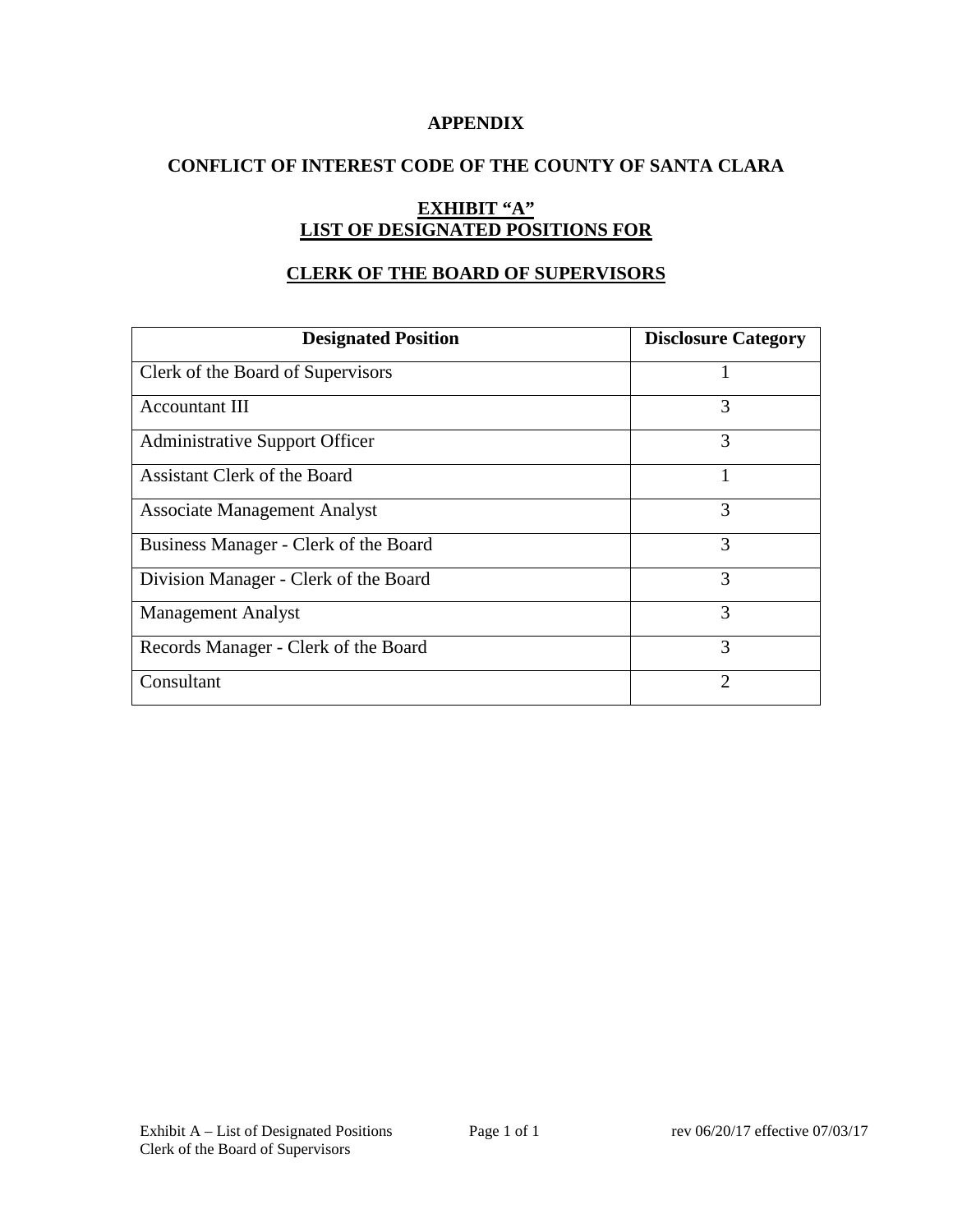#### **APPENDIX**

### **CONFLICT OF INTEREST CODE OF THE COUNTY OF SANTA CLARA**

# **EXHIBIT "B" DISCLOSURE CATEGORIES FOR**

# **CLERK OF THE BOARD OF SUPERVISORS**

Pursuant to the County of Santa Clara's Conflict of Interest Code, Disclosure Categories 1 and 2 shall read as follows for all Code Agencies.

**Disclosure Category 1:** Persons in this category shall disclose:

(1) all investments in, business positions in, and income (including gifts, loans and travel payments) from:

(a) all sources that provide, plan to provide, or have provided in the last two years, facilities, goods, software, hardware, or related technology, equipment, vehicles, machinery or services, including training or consulting services, to the County;

(b) all sources that are subject to the regulatory, monitoring, investigatory, enforcement, valuation, certification, permit or licensing authority of, or have an application for a license, permit or certificate pending before, the County;

(c) all sources that receive, are planning to apply to receive, or have received in the last two years, grants or other monies from or through the County; and sources that receive referrals to provide assessments and/or treatments that are required or recommended by the County; and

(2) all interests in real property in the County of Santa Clara located entirely or partly within the County, or within two miles of County boundaries, or of any land owned or used by the County.

**Disclosure Category 2:** Each Consultant shall disclose: (1) all investments in, business positions in, and income (including gifts, loans and travel payments) from: (a) all sources that provide, plan to provide, or have provided in the last two years, facilities, goods, software, hardware, or related technology, equipment, vehicles, machinery or services, including training or consulting services, to the County; (b) all sources that are subject to the regulatory, monitoring, investigatory, enforcement, valuation, certification, permit or licensing authority of, or have an application for a license, permit or certificate pending before, the County; (c) all sources that receive, are planning to apply to receive, or have received in the last two years, grants or other monies from or through the County; and